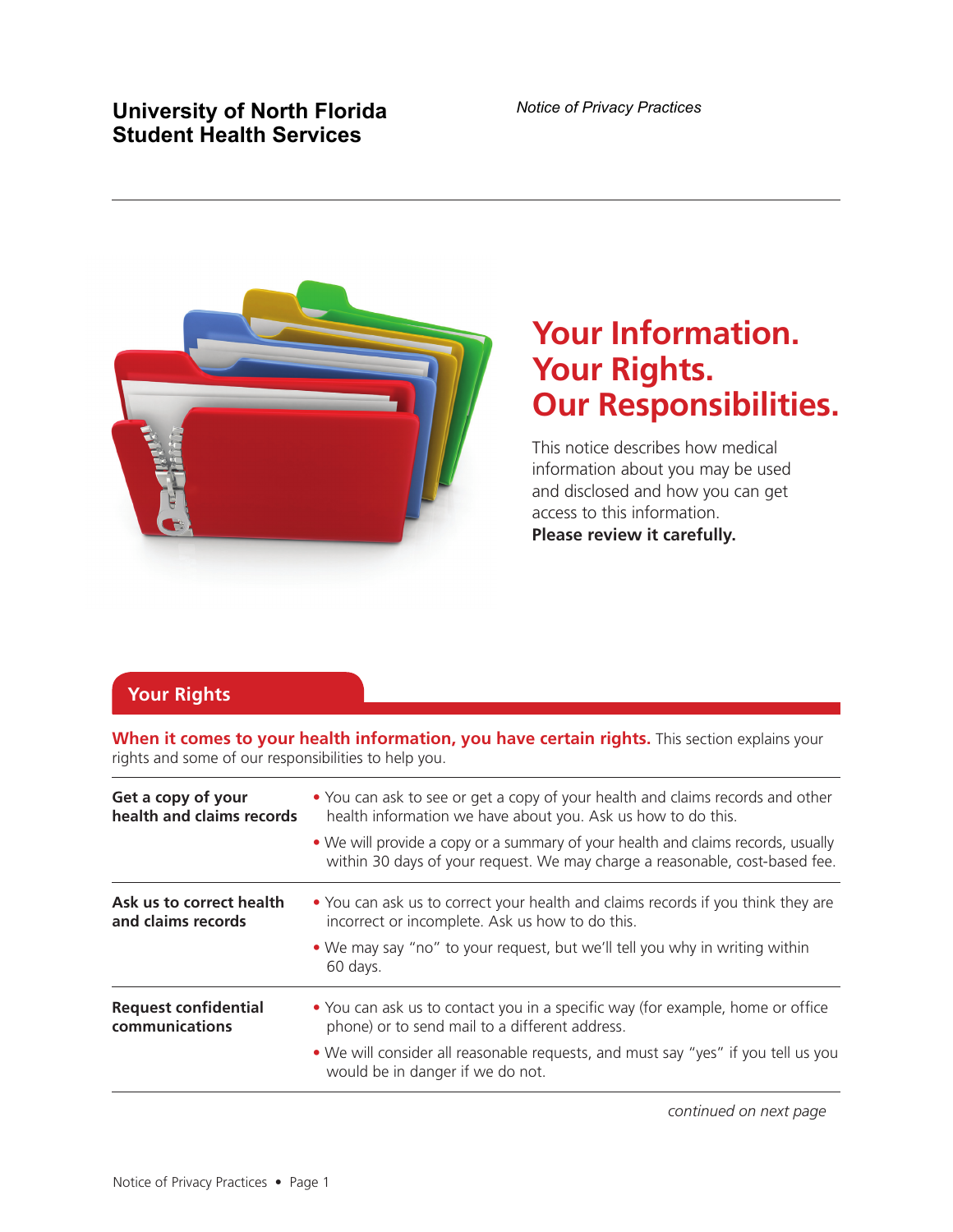| <b>Your Rights</b> continued                                 |                                                                                                                                                                                                                                                                                                                                                                                                                                                                                                             |  |
|--------------------------------------------------------------|-------------------------------------------------------------------------------------------------------------------------------------------------------------------------------------------------------------------------------------------------------------------------------------------------------------------------------------------------------------------------------------------------------------------------------------------------------------------------------------------------------------|--|
| Ask us to limit what<br>we use or share                      | • You can ask us not to use or share certain health information for treatment,<br>payment, or our operations.<br>• We are not required to agree to your request, and we may say "no" if it<br>would affect your care.                                                                                                                                                                                                                                                                                       |  |
| Get a list of those with<br>whom we've shared<br>information | • You can ask for a list (accounting) of the times we've shared your health<br>information for six years prior to the date you ask, who we shared it with,<br>and why.<br>. We will include all the disclosures except for those about treatment,<br>payment, and health care operations, and certain other disclosures (such as<br>any you asked us to make). We'll provide one accounting a year for free but<br>will charge a reasonable, cost-based fee if you ask for another one within<br>12 months. |  |
| Get a copy of this<br>privacy notice                         | • You can ask for a paper copy of this notice at any time, even if you have<br>agreed to receive the notice electronically. We will provide you with a paper<br>copy promptly.                                                                                                                                                                                                                                                                                                                              |  |
| Choose someone<br>to act for you                             | . If you have given someone medical power of attorney or if someone is your<br>legal guardian, that person can exercise your rights and make choices about<br>your health information.<br>. We will make sure the person has this authority and can act for you before<br>we take any action.                                                                                                                                                                                                               |  |
| File a complaint if<br>you feel your rights<br>are violated  | . You can complain if you feel we have violated your rights by contacting us<br>using the information on page 1.<br>. You can file a complaint with the U.S. Department of Health and Human<br>Services Office for Civil Rights by sending a letter to 200 Independence<br>Avenue, S.W., Washington, D.C. 20201, calling 1-877-696-6775, or visiting<br>www.hhs.gov/ocr/privacy/hipaa/complaints/.<br>• We will not retaliate against you for filing a complaint.                                           |  |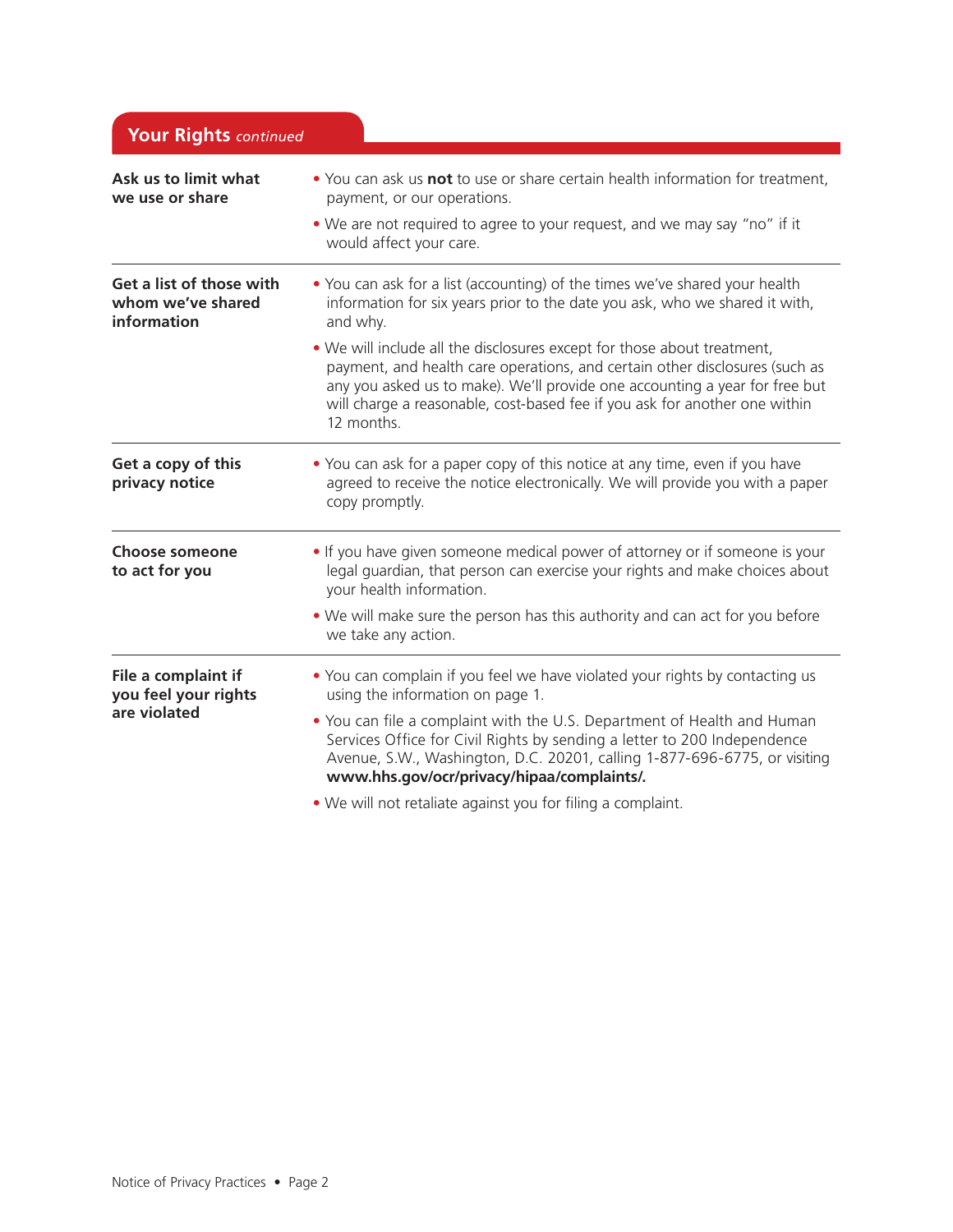**For certain health information, you can tell us your choices about what we share.** If you have a clear preference for how we share your information in the situations described below, talk to us. Tell us what you want us to do, and we will follow your instructions.

| In these cases, you have<br>both the right and choice<br>to tell us to:                        | • Share information with your family, close friends, or others involved in<br>payment for your care<br>• Share information in a disaster relief situation<br>• Contact you for fundraising efforts                                                                                             |  |
|------------------------------------------------------------------------------------------------|------------------------------------------------------------------------------------------------------------------------------------------------------------------------------------------------------------------------------------------------------------------------------------------------|--|
|                                                                                                | If you are not able to tell us your preference, for example if you are<br>unconscious, we may go ahead and share your information if we believe it is<br>in your best interest. We may also share your information when needed to<br>lessen a serious and imminent threat to health or safety. |  |
| In these cases we never<br>share your information<br>unless you give us<br>written permission: | • Marketing purposes<br>• Sale of your information                                                                                                                                                                                                                                             |  |

### **Our Uses and Disclosures**

**How do we typically use or share your health information?** We typically use or share your health information in the following ways.

| <b>Help manage</b><br>the health care<br>treatment you<br>receive | • We can use your health information<br>and share it with professionals who are<br>treating you.                                                                                     | <b>Example:</b> A doctor sends us information<br>about your diagnosis and treatment plan<br>so we can arrange additional services.                                       |
|-------------------------------------------------------------------|--------------------------------------------------------------------------------------------------------------------------------------------------------------------------------------|--------------------------------------------------------------------------------------------------------------------------------------------------------------------------|
| <b>Run our</b><br>organization                                    | • We can use and disclose your<br>information to run our organization<br>and contact you when necessary.                                                                             | <b>Example:</b> We use health<br>information about you to develop<br>better services for you.                                                                            |
|                                                                   | • We are not allowed to use genetic<br>information to decide whether<br>we will give you coverage and the<br>price of that coverage. This does<br>not apply to long term care plans. |                                                                                                                                                                          |
| Pay for your<br>health services                                   | • We can use and disclose your health<br>information as we pay for your health<br>services.                                                                                          | <b>Example:</b> We share information about<br>you with your dental plan to coordinate<br>payment for your dental work.                                                   |
| <b>Administer</b><br>your plan                                    | • We may disclose your health information<br>to your health plan sponsor for plan<br>administration.                                                                                 | <b>Example:</b> Your company contracts with us<br>to provide a health plan, and we provide<br>your company with certain statistics to<br>explain the premiums we charge. |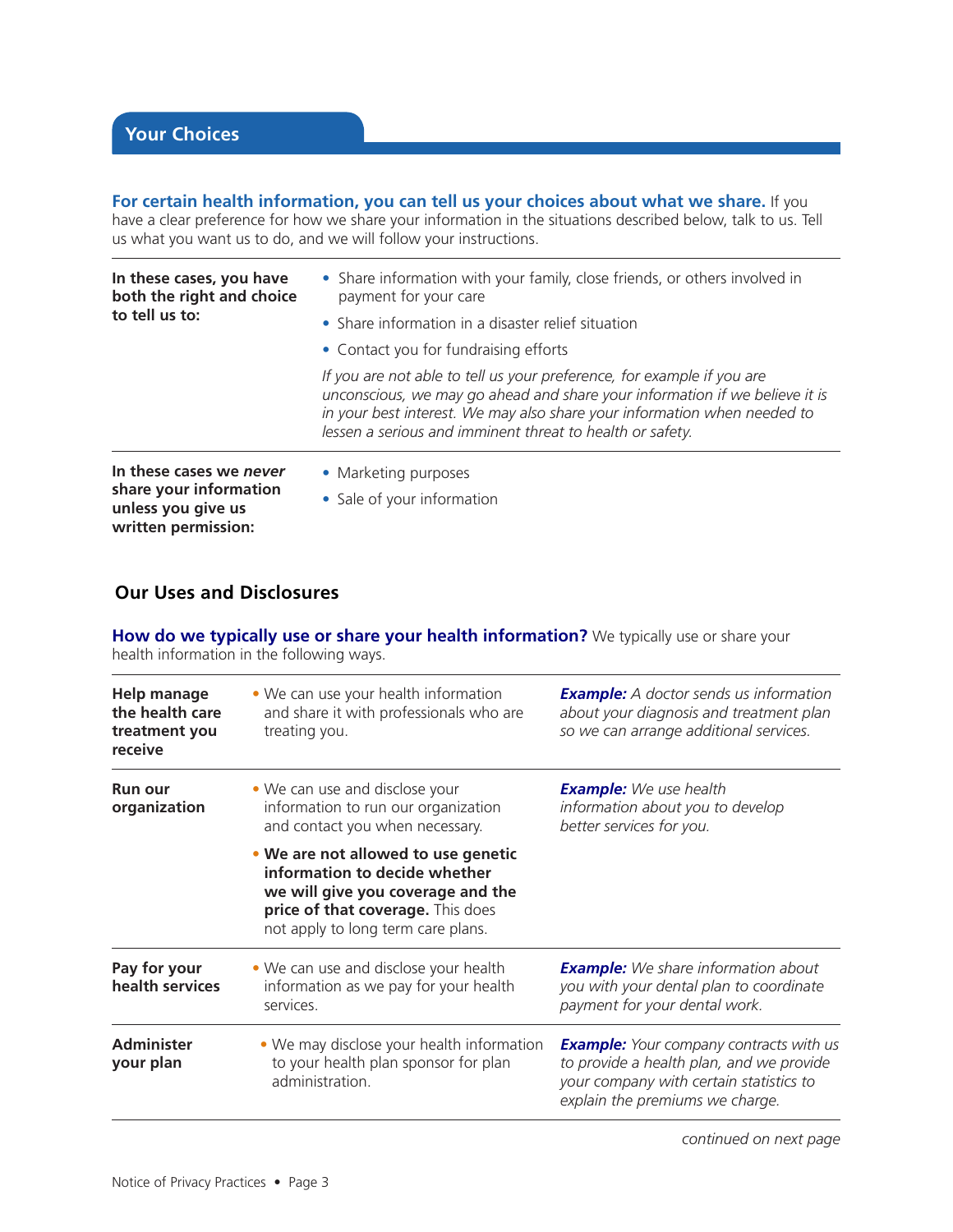**How else can we use or share your health information?** We are allowed or required to share your information in other ways – usually in ways that contribute to the public good, such as public health and research. We have to meet many conditions in the law before we can share your information for these purposes. For more information see: **www.hhs.gov/ocr/privacy/hipaa/understanding/consumers/index.html.** 

| Help with public health<br>and safety issues                                                                | . We can share health information about you for certain situations such as:<br>• Preventing disease<br>• Helping with product recalls<br>• Reporting adverse reactions to medications<br>. Reporting suspected abuse, neglect, or domestic violence<br>• Preventing or reducing a serious threat to anyone's health or safety                          |  |
|-------------------------------------------------------------------------------------------------------------|--------------------------------------------------------------------------------------------------------------------------------------------------------------------------------------------------------------------------------------------------------------------------------------------------------------------------------------------------------|--|
| Do research                                                                                                 | . We can use or share your information for health research.                                                                                                                                                                                                                                                                                            |  |
| Comply with the law                                                                                         | . We will share information about you if state or federal laws require it,<br>including with the Department of Health and Human Services if it wants to<br>see that we're complying with federal privacy law.                                                                                                                                          |  |
| Respond to organ and tissue<br>donation requests and work<br>with a medical examiner or<br>funeral director | . We can share health information about you with organ procurement<br>organizations.<br>. We can share health information with a coroner, medical examiner, or<br>funeral director when an individual dies.                                                                                                                                            |  |
| <b>Address workers'</b><br>compensation, law<br>enforcement, and other<br>government requests               | . We can use or share health information about you:<br>• For workers' compensation claims<br>• For law enforcement purposes or with a law enforcement official<br>. With health oversight agencies for activities authorized by law<br>• For special government functions such as military, national security,<br>and presidential protective services |  |
| <b>Respond to lawsuits and</b><br>legal actions                                                             | . We can share health information about you in response to a court or<br>administrative order, or in response to a subpoena.                                                                                                                                                                                                                           |  |